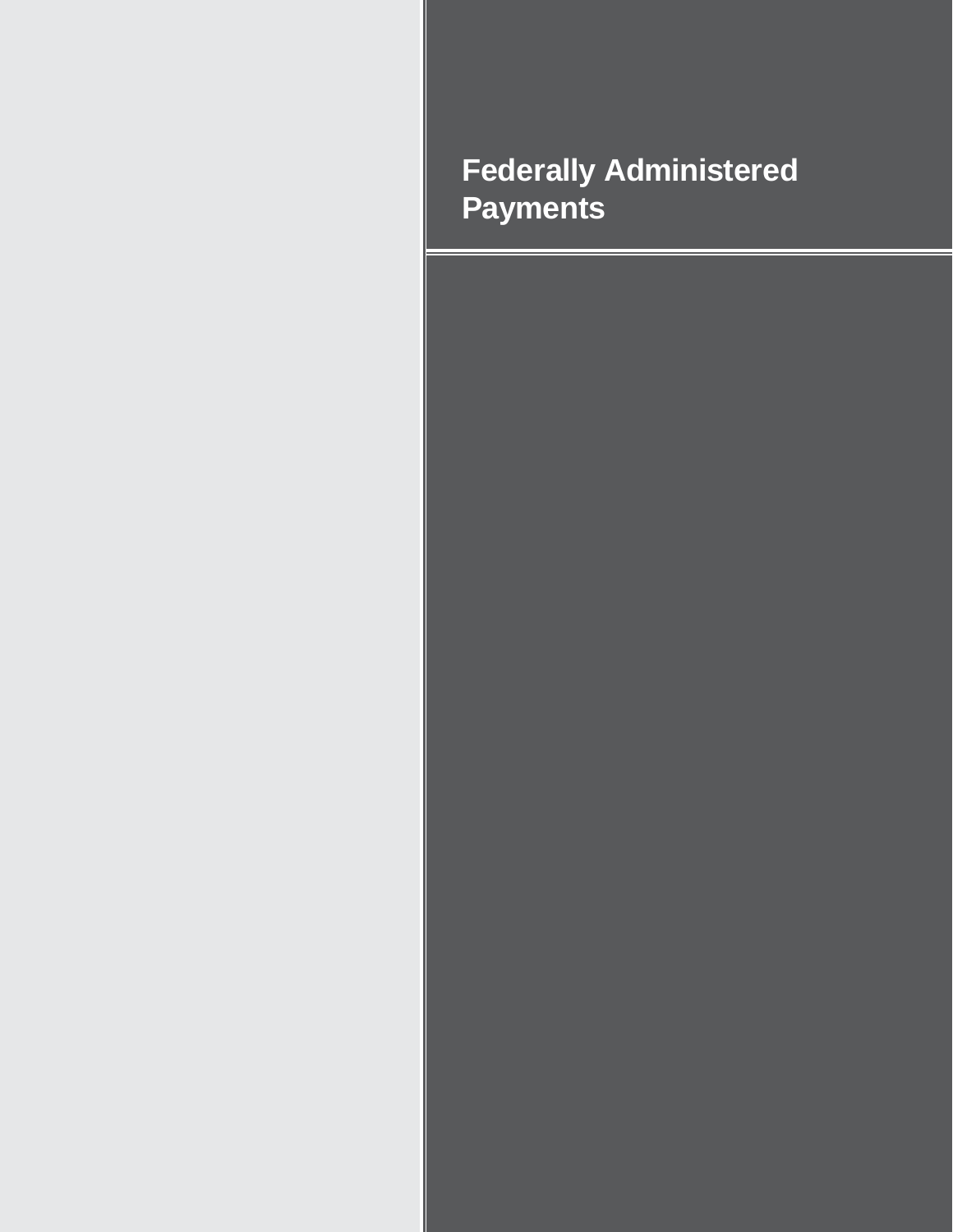# **Table 4. Recipients, by age, December 1974–2008**

|      |           | Under age 18 |            | Aged 18-64 |            | Aged 65 or older |            |
|------|-----------|--------------|------------|------------|------------|------------------|------------|
|      |           |              | Percentage |            | Percentage |                  | Percentage |
| Year | Total     | Number       | of total   | Number     | of total   | Number           | of total   |
| 1974 | 3,996,064 | 70,900       | 1.8        | 1,503,155  | 37.6       | 2,422,009        | 60.6       |
| 1975 | 4,314,275 | 107,026      | 2.5        | 1,699,394  | 39.4       | 2,507,855        | 58.1       |
| 1976 | 4,235,939 | 125,412      | 3.0        | 1,713,594  | 40.5       | 2,396,933        | 56.6       |
| 1977 | 4,237,692 | 147,355      | 3.5        | 1,736,879  | 41.0       | 2,353,458        | 55.5       |
| 1978 | 4,216,925 | 165,899      | 3.9        | 1,747,126  | 41.4       | 2,303,900        | 54.6       |
| 1979 | 4,149,575 | 177,306      | 4.3        | 1,726,553  | 41.6       | 2,245,716        | 54.1       |
| 1980 | 4,142,017 | 190,394      | 4.6        | 1,730,847  | 41.8       | 2,220,776        | 53.6       |
| 1981 | 4,018,875 | 194,890      | 4.8        | 1,702,895  | 42.4       | 2,121,090        | 52.8       |
| 1982 | 3,857,590 | 191,570      | 5.0        | 1,655,279  | 42.9       | 2,010,741        | 52.1       |
| 1983 | 3,901,497 | 198,323      | 5.1        | 1,699,774  | 43.6       | 2,003,400        | 51.3       |
| 1984 | 4,029,333 | 211,587      | 5.3        | 1,780,459  | 44.2       | 2,037,287        | 50.6       |
| 1985 | 4,138,021 | 227,384      | 5.5        | 1,879,168  | 45.4       | 2,031,469        | 49.1       |
| 1986 | 4,269,184 | 241,198      | 5.6        | 2,010,458  | 47.1       | 2,017,528        | 47.3       |
| 1987 | 4,384,999 | 250,902      | 5.7        | 2,118,710  | 48.3       | 2,015,387        | 46.0       |
| 1988 | 4,463,869 | 255,135      | 5.7        | 2,202,714  | 49.3       | 2,006,020        | 44.9       |
| 1989 | 4,593,059 | 264,890      | 5.8        | 2,301,926  | 50.1       | 2,026,243        | 44.1       |
| 1990 | 4,817,127 | 308,589      | 6.4        | 2,449,897  | 50.9       | 2,058,641        | 42.7       |
| 1991 | 5,118,470 | 397,162      | 7.8        | 2,641,524  | 51.6       | 2,079,784        | 40.6       |
| 1992 | 5,566,189 | 556,470      | 10.0       | 2,910,016  | 52.3       | 2,099,703        | 37.7       |
| 1993 | 5,984,330 | 722,678      | 12.1       | 3,148,413  | 52.6       | 2,113,239        | 35.3       |
| 1994 | 6,295,786 | 841,474      | 13.4       | 3,335,255  | 53.0       | 2,119,057        | 33.7       |
| 1995 | 6,514,134 | 917,048      | 14.1       | 3,482,256  | 53.5       | 2,114,830        | 32.5       |
| 1996 | 6,613,718 | 955,174      | 14.4       | 3,568,393  | 54.0       | 2,090,151        | 31.6       |
| 1997 | 6,494,985 | 879,828      | 13.5       | 3,561,625  | 54.8       | 2,053,532        | 31.6       |
| 1998 | 6,566,069 | 887,066      | 13.5       | 3,646,020  | 55.5       | 2,032,983        | 31.0       |
| 1999 | 6,556,634 | 847,063      | 12.9       | 3,690,970  | 56.3       | 2,018,601        | 30.8       |
| 2000 | 6,601,686 | 846,784      | 12.8       | 3,744,022  | 56.7       | 2,010,880        | 30.5       |
| 2001 | 6,688,489 | 881,836      | 13.2       | 3,811,494  | 57.0       | 1,995,159        | 29.8       |
| 2002 | 6,787,857 | 914,821      | 13.5       | 3,877,752  | 57.1       | 1,995,284        | 29.4       |
| 2003 | 6,902,364 | 959,379      | 13.9       | 3,953,248  | 57.3       | 1,989,737        | 28.8       |
| 2004 | 6,987,845 | 993,127      | 14.2       | 4,017,108  | 57.5       | 1,977,610        | 28.3       |
| 2005 | 7,113,879 | 1,036,498    | 14.6       | 4,082,870  | 57.4       | 1,994,511        | 28.0       |
| 2006 | 7,235,583 | 1,078,977    | 14.9       | 4,152,130  | 57.4       | 2,004,476        | 27.7       |
| 2007 | 7,359,525 | 1,121,017    | 15.2       | 4,221,920  | 57.4       | 2,016,588        | 27.4       |
| 2008 | 7,520,501 | 1,153,844    | 15.3       | 4,333,096  | 57.6       | 2,033,561        | 27.0       |

SOURCE: Social Security Administration, Supplemental Security Record (Characteristic Extract Record format), 100 percent data.

CONTACT: Clark Pickett (410) 965-9016 or ssi.asr@ssa.gov.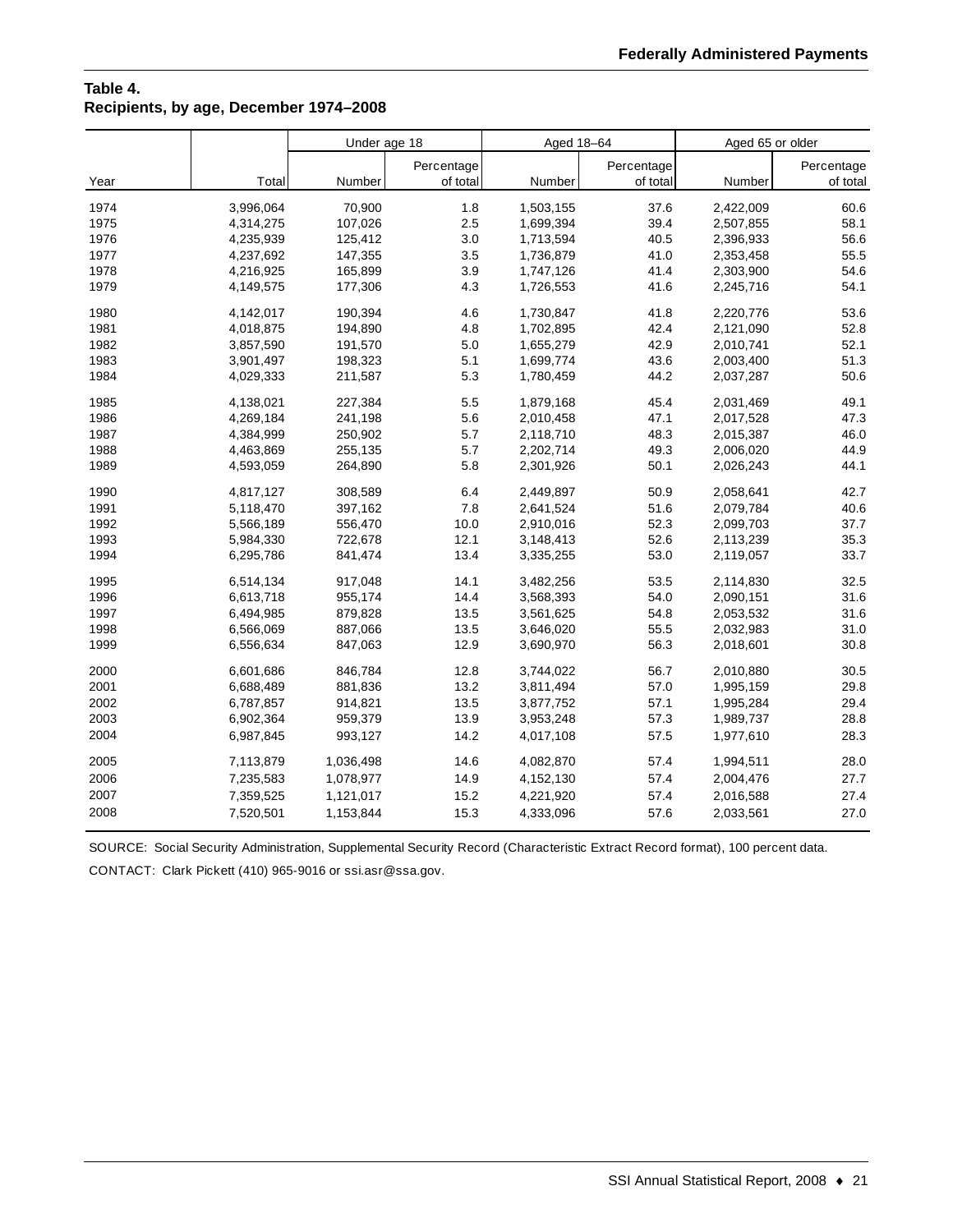#### **Table 5.**

#### **By type of payment, sex, eligibility category, and age, December 2008**

|                         |           |           | Category                                     |                                                |           | Age       |             |
|-------------------------|-----------|-----------|----------------------------------------------|------------------------------------------------|-----------|-----------|-------------|
| Type of payment and sex | Total     | Aged      | <b>Blind</b>                                 | Disabled                                       | Under 18  | $18 - 64$ | 65 or older |
|                         |           |           |                                              | <b>Number</b>                                  |           |           |             |
| All payments            | 7,520,501 | 1,203,256 | 70,325                                       | 6.246.920                                      | 1,153,844 | 4,333,096 | 2,033,561   |
| Male                    | 3,330,178 | 393,716   | 32,251                                       | 2,904,211                                      | 759,112   | 1,927,408 | 643,658     |
| Female                  | 4,190,323 | 809,540   | 38,074                                       | 3,342,709                                      | 394,732   | 2,405,688 | 1,389,903   |
| <b>Federal SSI</b>      | 7,219,012 | 1,100,188 | 65,330                                       | 6,053,494                                      | 1,151,294 | 4,183,199 | 1,884,519   |
| Male                    | 3,193,234 | 353,694   | 29,774                                       | 2,809,766                                      | 757,410   | 1,849,554 | 586,270     |
| Female                  | 4,025,778 | 746,494   | 35,556                                       | 3,243,728                                      | 393,884   | 2,333,645 | 1,298,249   |
| State supplementation   | 2,343,599 | 600,909   | 29,535                                       | 1,713,155                                      | 233,008   | 1,197,974 | 912,617     |
| Male                    | 1,023,714 | 215,139   | 13,547                                       | 795,028                                        | 154,134   | 554,443   | 315,137     |
| Female                  | 1,319,885 | 385,770   | 15,988                                       | 918,127                                        | 78,874    | 643,531   | 597,480     |
|                         |           |           | <b>Total payments (thousands of dollars)</b> |                                                |           |           |             |
| All payments            | 3,880,433 | 475,880   | 36,381                                       | 3,368,172                                      | 684,552   | 2,386,554 | 809,328     |
| Male                    | 1,774,640 | 157,839   | 16,613                                       | 1,600,189                                      | 451,188   | 1,067,956 | 255,497     |
| Female                  | 2,105,793 | 318,041   | 19,769                                       | 1,767,983                                      | 233,365   | 1,318,598 | 553,830     |
| <b>Federal SSI</b>      | 3,497,759 | 371,512   | 29,440                                       | 3,096,807                                      | 665,678   | 2,181,608 | 650,473     |
| Male                    | 1,603,700 | 118,173   | 13,424                                       | 1,472,102                                      | 438,798   | 967,923   | 196,978     |
| Female                  | 1,894,059 | 253,339   | 16,016                                       | 1,624,705                                      | 226,879   | 1,213,685 | 453,495     |
| State supplementation   | 382,674   | 104,368   | 6,941                                        | 271,365                                        | 18,875    | 204,946   | 158,854     |
| Male                    | 170.941   | 39.666    | 3.188                                        | 128,087                                        | 12.389    | 100.032   | 58,519      |
| Female                  | 211,733   | 64,702    | 3,753                                        | 143,278                                        | 6,485     | 104,913   | 100,335     |
|                         |           |           |                                              | Average monthly payment <sup>a</sup> (dollars) |           |           |             |
| All payments            | 477.79    | 393.46    | 507.66                                       | 493.70                                         | 561.25    | 493.95    | 396.02      |
| Male                    | 490.15    | 398.49    | 502.86                                       | 502.45                                         | 562.05    | 493.74    | 394.47      |
| Female                  | 468.00    | 391.02    | 511.73                                       | 486.13                                         | 559.71    | 494.12    | 396.74      |
| <b>Federal SSI</b>      | 447.00    | 336.03    | 442.42                                       | 467.24                                         | 547.14    | 466.05    | 343.60      |
| Male                    | 460.21    | 332.05    | 440.80                                       | 476.59                                         | 547.99    | 464.28    | 333.91      |
| Female                  | 436.54    | 337.92    | 443.77                                       | 459.16                                         | 545.52    | 467.44    | 347.97      |
| State supplementation   | 156.23    | 172.29    | 229.60                                       | 149.33                                         | 76.08     | 159.29    | 172.68      |
| Male                    | 158.81    | 182.93    | 228.51                                       | 151.09                                         | 75.48     | 167.63    | 184.13      |
| Female                  | 154.23    | 166.36    | 230.52                                       | 147.80                                         | 77.27     | 152.13    | 166.65      |

SOURCE: Social Security Administration, Supplemental Security Record (Characteristic Extract Record format), 100 percent data.

a. Averages are not obtained simply by dividing the total dollars by the number of recipients. Averages exclude payments made in the current month for prior-month eligibility, such as back pay for new awards, so that large retroactive payments do not distort the averages.

CONTACT: Art Kahn (410) 965-0186 or ssi.asr@ssa.gov.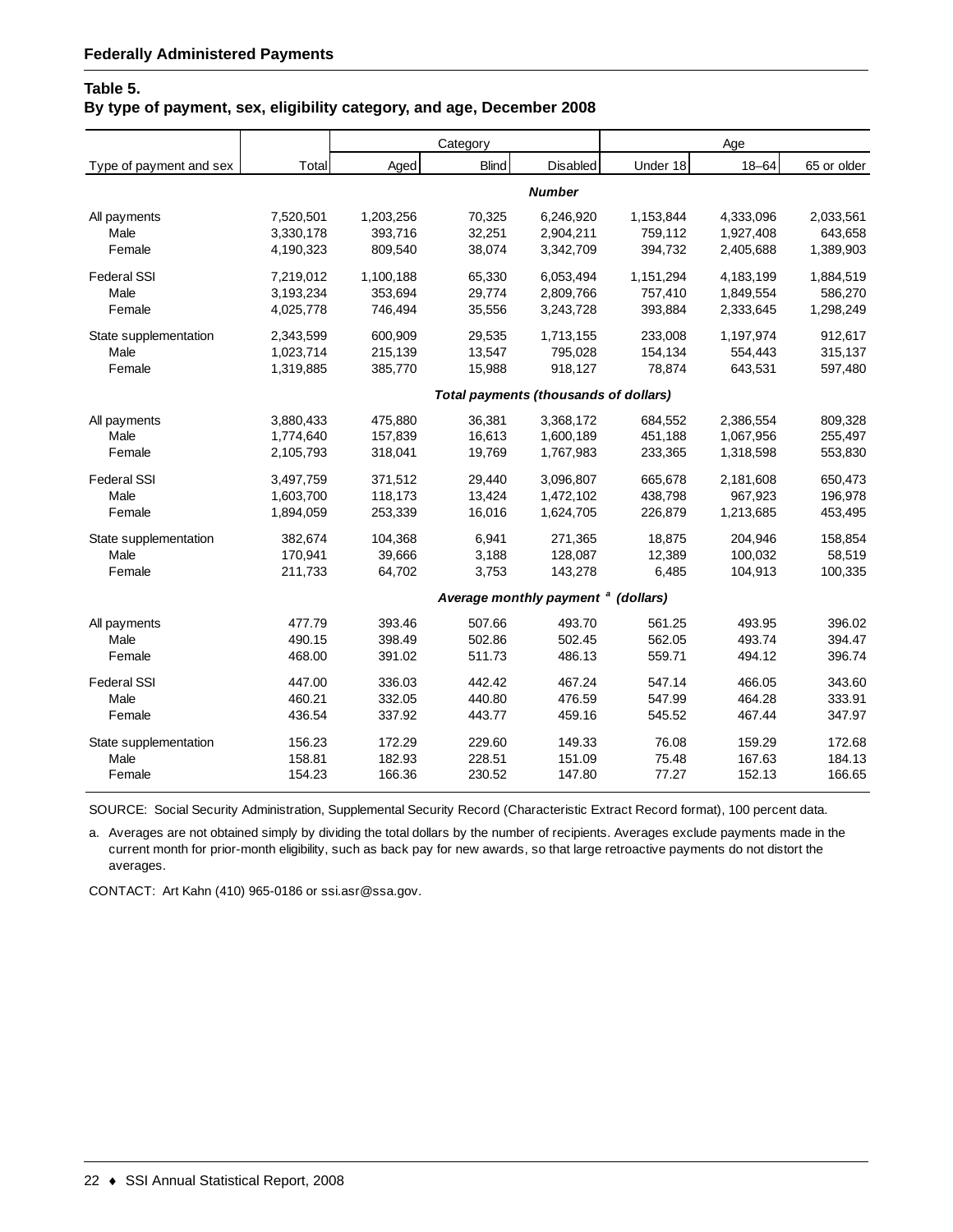## **Table 6. Recipients, by selected characteristics, eligibility category, and age, December 2008**

|                      |           |           | Category             |                                   |           | Age       |             |
|----------------------|-----------|-----------|----------------------|-----------------------------------|-----------|-----------|-------------|
| Characteristic       | Total     | Aged      | <b>Blind</b>         | <b>Disabled</b>                   | Under 18  | $18 - 64$ | 65 or older |
|                      |           |           |                      | <b>Number</b>                     |           |           |             |
| All recipients       | 7,520,501 | 1,203,256 | 70,325               | 6,246,920                         | 1,153,844 | 4,333,096 | 2,033,561   |
| Sex                  |           |           |                      |                                   |           |           |             |
| Male                 | 3,330,178 | 393,716   | 32,251               | 2,904,211                         | 759,112   | 1,927,408 | 643,658     |
| Female               | 4,190,323 | 809,540   | 38,074               | 3,342,709                         | 394,732   | 2,405,688 | 1,389,903   |
| Living arrangement   |           |           |                      |                                   |           |           |             |
| Own household        | 6,024,433 | 1,077,822 | 59,490               | 4,887,121                         | 144,917   | 4,015,305 | 1,864,211   |
| Another's household  | 387,017   | 106.545   | 4.339                | 276,133                           | 48.788    | 216,966   | 121,263     |
| Parent's household   | 966,673   | $\cdots$  | 4,890                | 961,783                           | 943,730   | 22,943    | $\cdots$    |
| Medicaid institution | 135,683   | 18.162    | 1,583                | 115,938                           | 16.071    | 72,416    | 47,196      |
| Unknown              | 6,695     | 727       | 23                   | 5,945                             | 338       | 5,466     | 891         |
|                      |           |           |                      | Average monthly payment (dollars) |           |           |             |
| All recipients       | 477.79    | 393.46    | 507.66               | 493.70                            | 561.25    | 493.95    | 396.02      |
| Sex                  |           |           |                      |                                   |           |           |             |
| Male                 | 490.15    | 398.49    | 502.86               | 502.45                            | 562.05    | 493.74    | 394.47      |
| Female               | 468.00    | 391.02    | 511.73               | 486.13                            | 559.71    | 494.12    | 396.74      |
| Living arrangement   |           |           |                      |                                   |           |           |             |
| Own household        | 475.95    | 395.03    | 512.32               | 493.37                            | 616.89    | 505.12    | 402.31      |
| Another's household  | 427.11    | 432.30    | 496.53               | 423.99                            | 417.02    | 427.77    | 430.02      |
| Parent's household   | 569.16    | $\cdots$  | 609.72               | 568.95                            | 569.01    | 575.34    | $\sim 100$  |
| Medicaid institution | 34.46     | 37.50     | 36.74                | 33.99                             | 36.74     | 33.41     | 35.33       |
| Unknown              | 504.82    | 552.62    | $\sim$ $\sim$ $\sim$ | 474.85                            | 473.44    | 479.71    | 542.97      |

SOURCE: Social Security Administration, Supplemental Security Record (Characteristic Extract Record format), 100 percent data.

NOTE: . . . = not applicable.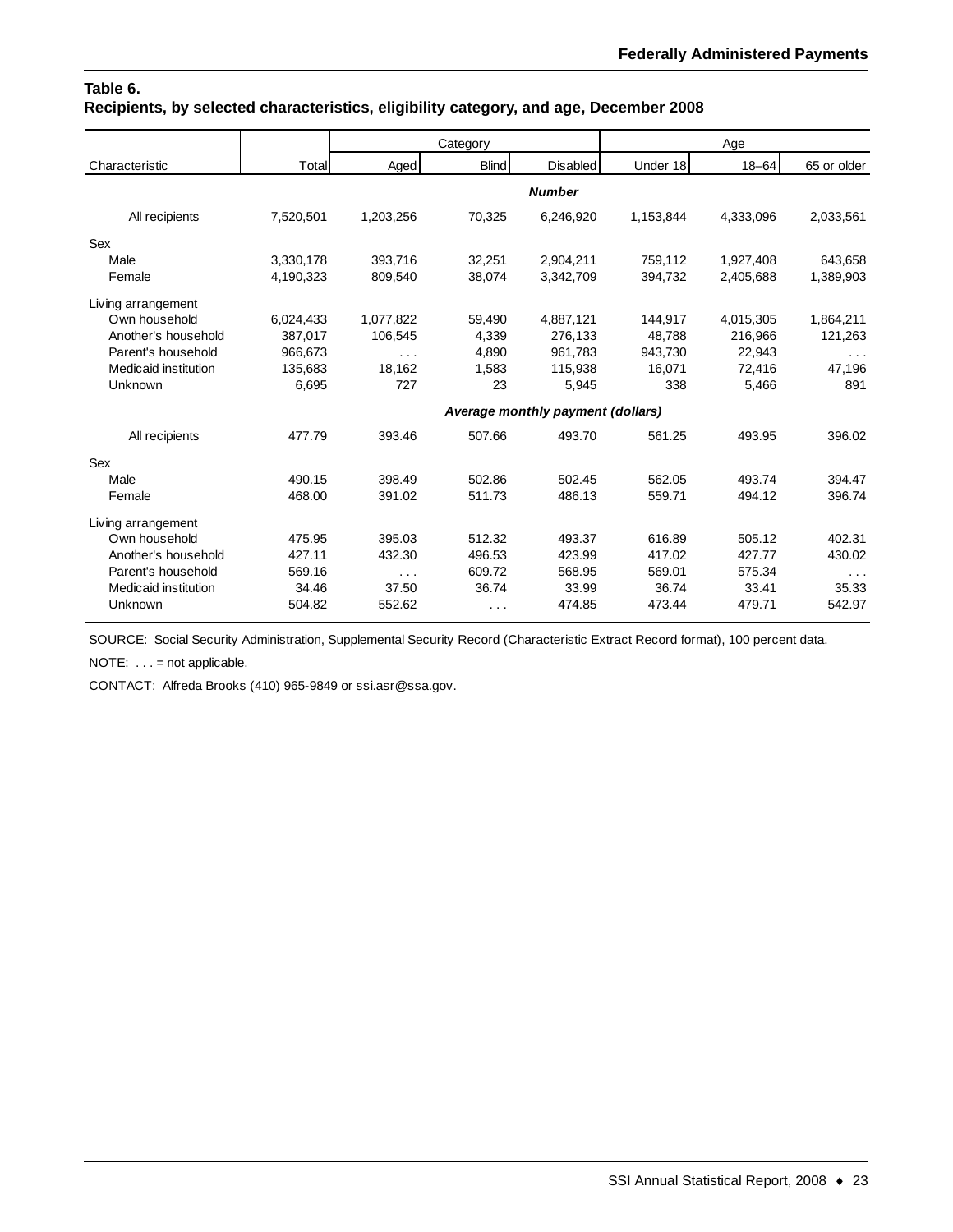## **Table 7.**

## **Recipients, by type of representative payee, eligibility category, and age, December 2008**

|                                 |           |           | Category     |           |           | Age       |             |
|---------------------------------|-----------|-----------|--------------|-----------|-----------|-----------|-------------|
| Type of payee                   | Total     | Aged      | <b>Blind</b> | Disabled  | Under 18  | $18 - 64$ | 65 or older |
| All recipients                  | 7,520,501 | 1,203,256 | 70,325       | 6,246,920 | 1,153,844 | 4,333,096 | 2,033,561   |
| Without payee                   | 4,716,028 | 1,159,730 | 51,035       | 3,505,263 | 1,000     | 2,843,211 | 1,871,817   |
| With payee                      | 2,804,473 | 43,526    | 19,290       | 2,741,657 | 1,152,844 | 1,489,885 | 161,744     |
| Natural or adoptive parents     | 1,642,429 | 379       | 11,480       | 1,630,570 | 944,112   | 696,192   | 2,125       |
| Spouse                          | 56,219    | 1,909     | 205          | 54,105    | 32        | 46,847    | 9,340       |
| Natural, adoptive, or stepchild | 99,565    | 18,784    | 649          | 80,132    | 451       | 50,137    | 48,977      |
| Grandparent                     | 110,055   | 30        | 634          | 109,391   | 76,288    | 33,709    | 58          |
| Other relative                  | 377.489   | 10.384    | 2,383        | 364,722   | 85,035    | 248.971   | 43,483      |
| Nonmental institution           | 131,887   | 6.030     | 1,304        | 124,553   | 6,303     | 99.751    | 25,833      |
| Mental institution              | 76,368    | 1,009     | 661          | 74,698    | 2,359     | 67,316    | 6,693       |
| Financial organization          | 5,279     | 44        | 29           | 5,206     | 200       | 4,797     | 282         |
| Social agency                   | 130,401   | 2,058     | 1,046        | 127,297   | 18,375    | 101,392   | 10,634      |
| Public official                 | 15,314    | 505       | 73           | 14,736    | 1,339     | 11,715    | 2,260       |
| Other                           | 159,467   | 2,394     | 826          | 156,247   | 18,350    | 129,058   | 12,059      |

SOURCE: Social Security Administration, Supplemental Security Record (Characteristic Extract Record format), 100 percent data.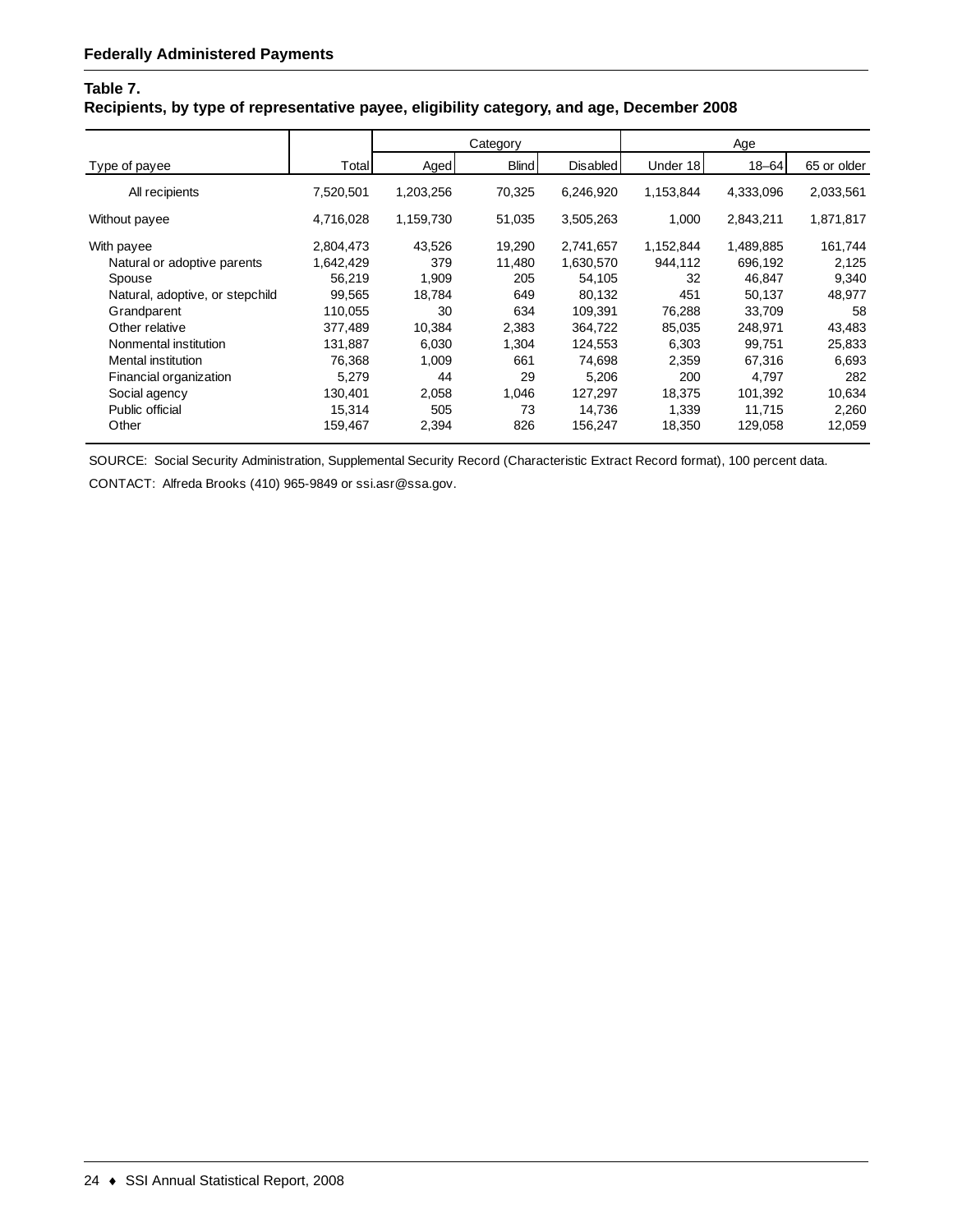#### **Table 8. Recipients, by type of income, eligibility category, and age, December 2008**

|                             |           |           | Category     |                 |           | Age       |             |
|-----------------------------|-----------|-----------|--------------|-----------------|-----------|-----------|-------------|
| Type of income              | Total     | Aged      | <b>Blind</b> | <b>Disabled</b> | Under 18  | $18 - 64$ | 65 or older |
| All recipients <sup>a</sup> | 7,520,501 | 1,203,256 | 70,325       | 6,246,920       | 1,153,844 | 4,333,096 | 2,033,561   |
| No other income             | 4,192,972 | 428,740   | 37,257       | 3,726,975       | 854,550   | 2,579,451 | 758,971     |
| Earned income               | 272,538   | 17,728    | 3,857        | 250,953         | 2,798     | 241,897   | 27,843      |
| Unearned income             |           |           |              |                 |           |           |             |
| Social Security benefits    | 2,612,560 | 685,811   | 26,293       | 1,900,456       | 83,236    | 1,375,160 | 1,154,164   |
| Veterans' benefits          | 52.502    | 20,782    | 385          | 31,335          | 1.055     | 18.687    | 32,760      |
| Income based on need        | 22,735    | 414       | 68           | 22,253          | 14,812    | 7,483     | 440         |
| Workers' compensation       | 4,742     | 399       | 9            | 4,334           | 13        | 3,742     | 987         |
| Support from absent parents | 152,503   |           | 789          | 151,713         | 147,913   | 4,589     |             |
| Pensions                    | 60,054    | 39,905    | 343          | 19,806          | 34        | 12,161    | 47,859      |
| Support and maintenance     | 330,786   | 90,811    | 2,470        | 237,505         | 56,189    | 161,794   | 112,803     |
| Asset income b              | 162,466   | 57,852    | 2,163        | 102,451         | 7.178     | 72.480    | 82,808      |
| Other $\circ$               | 80,124    | 12,641    | 702          | 66,781          | 3,767     | 58,026    | 18,331      |

SOURCE: Social Security Administration, Supplemental Security Record (Characteristic Extract Record format), 100 percent data.

a. The sum of the entries may be greater than the total because some recipients may receive more than one type of unearned income or both earned and unearned income.

b. Includes income received as rent, interest, dividends, and royalties.

c. Does not include income deemed from a spouse or parent.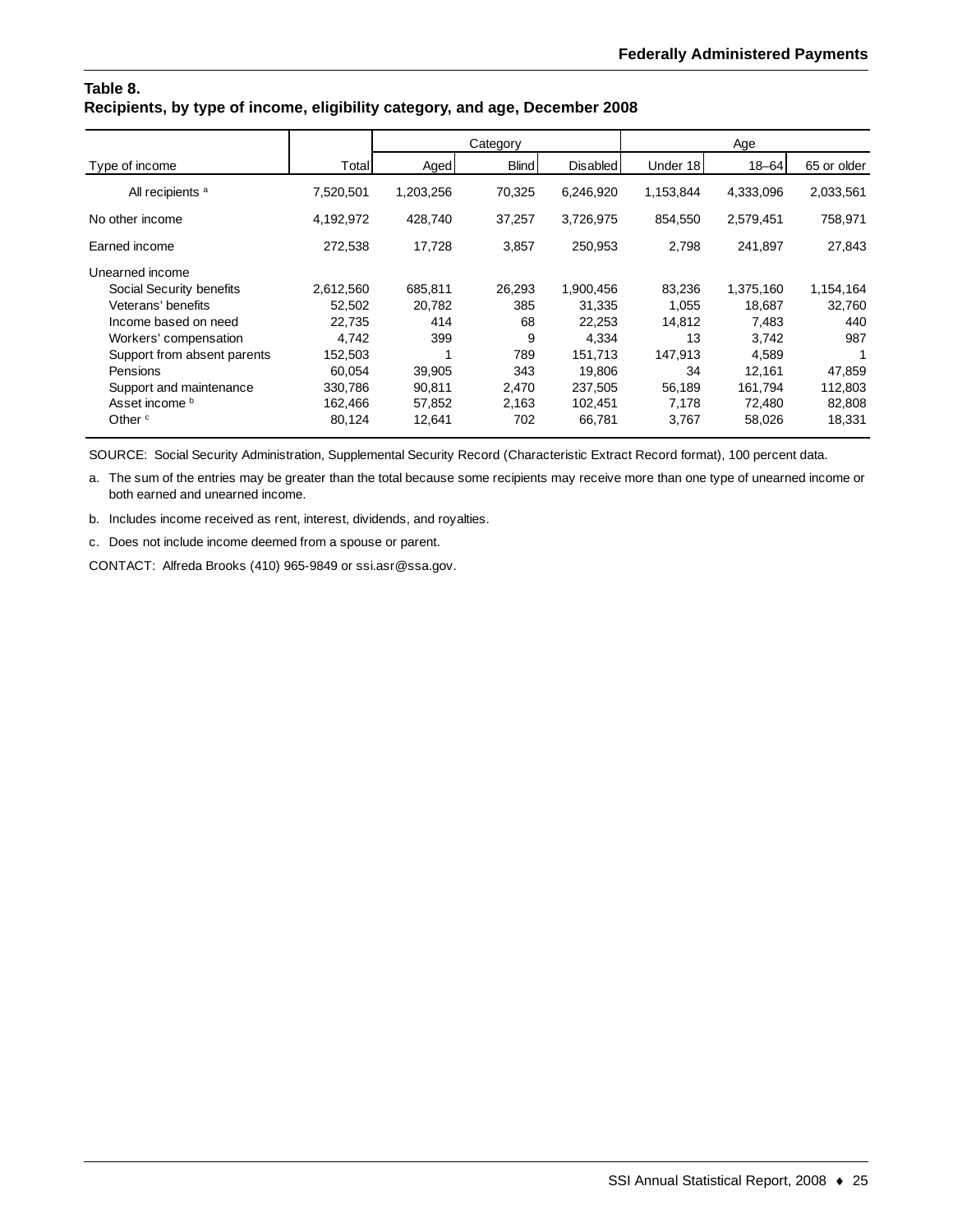## **Table 9.**

**Recipients, by receipt of Social Security, type of income, eligibility category, and age, December 2008**

|                                |           |           | Category     |                                   |           | Age       |             |
|--------------------------------|-----------|-----------|--------------|-----------------------------------|-----------|-----------|-------------|
| Type of income                 | Total     | Aged      | <b>Blind</b> | <b>Disabled</b>                   | Under 18  | $18 - 64$ | 65 or older |
|                                |           |           |              | <b>Number</b>                     |           |           |             |
| All recipients                 | 7,520,501 | 1,203,256 | 70,325       | 6,246,920                         | 1,153,844 | 4,333,096 | 2,033,561   |
| <b>With Social Security</b>    |           |           |              |                                   |           |           |             |
| No other income                | 2,247,951 | 551,419   | 22,788       | 1,673,744                         | 71,805    | 1,204,219 | 971,927     |
| Earned income only             | 100,045   | 10,176    | 1,311        | 88,558                            | 254       | 83,391    | 16,400      |
| Unearned income only a         | 255,610   | 122,703   | 2,070        | 130,837                           | 11,134    | 80,870    | 163,606     |
| Both earned and unearned       |           |           |              |                                   |           |           |             |
| income <sup>a</sup>            | 8,954     | 1,513     | 124          | 7,317                             | 43        | 6,680     | 2,231       |
| <b>Without Social Security</b> |           |           |              |                                   |           |           |             |
| No other income                | 4,192,972 | 428,740   | 37,257       | 3,726,975                         | 854,550   | 2,579,451 | 758,971     |
| Earned income only             | 148,448   | 4,929     | 2,211        | 141,308                           | 1,875     | 138,793   | 7,780       |
| Unearned income only a         | 551,430   | 82,666    | 4,353        | 464,411                           | 213,557   | 226,659   | 111,214     |
| Both earned and unearned       |           |           |              |                                   |           |           |             |
| income <sup>a</sup>            | 15,091    | 1,110     | 211          | 13,770                            | 626       | 13,033    | 1,432       |
|                                |           |           |              | Average monthly payment (dollars) |           |           |             |
| All recipients                 | 477.79    | 393.46    | 507.66       | 493.70                            | 561.25    | 493.95    | 396.02      |
| <b>With Social Security</b>    |           |           |              |                                   |           |           |             |
| No other income                | 238.14    | 233.83    | 271.58       | 239.10                            | 424.33    | 230.39    | 234.02      |
| Earned income only             | 236.87    | 224.75    | 258.73       | 237.98                            | 352.62    | 238.24    | 228.43      |
| Unearned income only a         | 209.27    | 191.68    | 237.98       | 226.03                            | 372.66    | 223.79    | 191.65      |
| Both earned and unearned       |           |           |              |                                   |           |           |             |
| income <sup>a</sup>            | 222.92    | 200.11    | 252.30       | 227.33                            | 283.10    | 227.21    | 209.58      |
| <b>Without Social Security</b> |           |           |              |                                   |           |           |             |
| No other income                | 623.32    | 632.35    | 669.44       | 621.83                            | 593.70    | 631.14    | 630.20      |
| Earned income only             | 496.84    | 449.84    | 511.74       | 498.24                            | 495.09    | 498.39    | 469.50      |
| Unearned income only a         | 514.90    | 552.17    | 575.89       | 507.71                            | 488.28    | 521.15    | 553.36      |
| Both earned and unearned       |           |           |              |                                   |           |           |             |
| income <sup>a</sup>            | 435.47    | 372.69    | 467.63       | 440.09                            | 401.43    | 442.30    | 388.39      |
|                                |           |           |              |                                   |           |           |             |

SOURCE: Social Security Administration, Supplemental Security Record (Characteristic Extract Record format), 100 percent data.

a. Includes recipients with in-kind unearned income.

CONTACT: Art Kahn (410) 965-0186 or ssi.asr@ssa.gov.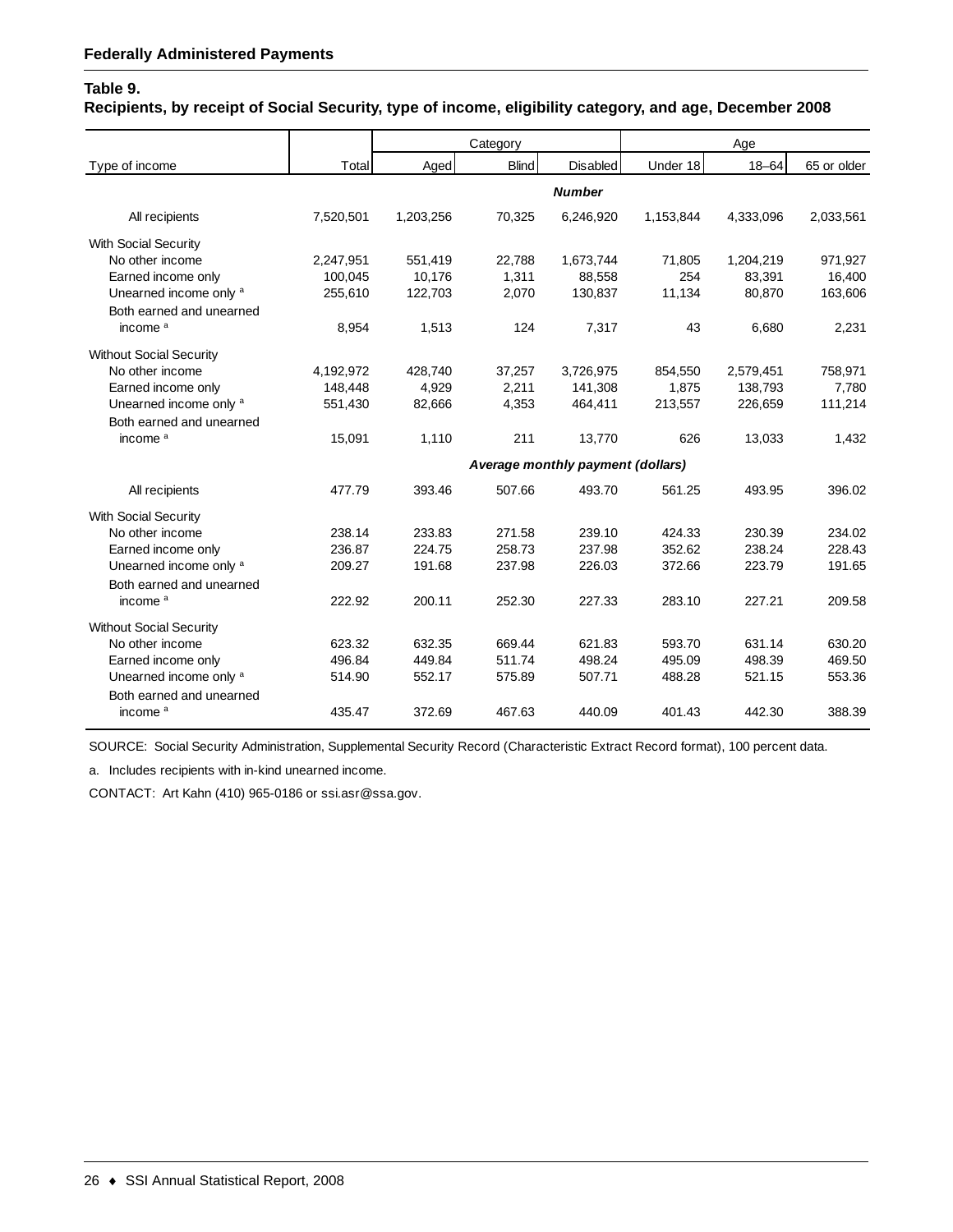## **Table 10. Recipients, by state or other area, eligibility category, and age, December 2008**

|                      |           |           | Category     |           |           | Age       |             |
|----------------------|-----------|-----------|--------------|-----------|-----------|-----------|-------------|
| State or area        | Total     | Aged      | <b>Blind</b> | Disabled  | Under 18  | $18 - 64$ | 65 or older |
| All areas            | 7,520,501 | 1,203,256 | 70,325       | 6,246,920 | 1,153,844 | 4,333,096 | 2,033,561   |
| Alabama              | 166,743   | 14,408    | 872          | 151,463   | 29,280    | 105,725   | 31,738      |
| Alaska               | 11,614    | 2,014     | 100          | 9,500     | 1,188     | 7,370     | 3,056       |
| Arizona              | 103,065   | 13,792    | 825          | 88,448    | 19,023    | 59,357    | 24,685      |
| Arkansas             | 99,072    | 7,834     | 715          | 90,523    | 22,914    | 59,158    | 17,000      |
| California           | 1,271,916 | 371,137   | 20,543       | 880,236   | 105,820   | 612,755   | 553,341     |
| Colorado             | 59,891    | 8,840     | 479          | 50,572    | 7,706     | 37,560    | 14,625      |
| Connecticut          | 55,376    | 6,638     | 439          | 48,299    | 7,336     | 35,033    | 13,007      |
| Delaware             | 14,797    | 1,260     | 97           | 13,440    | 3,486     | 8,822     | 2,489       |
| District of Columbia | 22,827    | 1,920     | 135          | 20,772    | 4,488     | 14,151    | 4,188       |
| Florida              | 444,840   | 102,861   | 2,617        | 339,362   | 84,349    | 211,710   | 148,781     |
| Georgia              | 212,803   | 25,471    | 1,875        | 185,457   | 37,511    | 125,301   | 49,991      |
| Hawaii               | 23,610    | 6,221     | 182          | 17,207    | 1,606     | 13,495    | 8,509       |
| Idaho                | 24,655    | 1,835     | 190          | 22,630    | 4,728     | 16,430    | 3,497       |
| Illinois             | 265,628   | 30,539    | 2,320        | 232,769   | 45,149    | 161,242   | 59,237      |
| Indiana              | 108,094   | 5,619     | 861          | 101,614   | 23,620    | 71,932    | 12,542      |
| lowa                 | 45,434    | 3,394     | 715          | 41,325    | 7,684     | 30,823    | 6,927       |
| Kansas               | 41,903    | 3,153     | 337          | 38,413    | 7,879     | 27,512    | 6,512       |
| Kentucky             | 186,809   | 12,104    | 1,272        | 173,433   | 29,715    | 124,211   | 32,883      |
| Louisiana            | 165,454   | 15,480    | 1,513        | 148,461   | 32,711    | 99,407    | 33,336      |
| Maine                | 33,915    | 2,142     | 217          | 31,556    | 3,736     | 24,912    | 5,267       |
| Maryland             | 100,726   | 15,157    | 585          | 84,984    | 16,163    | 59,664    | 24,899      |
| Massachusetts        | 182,455   | 45,825    | 3,651        | 132,979   | 20,972    | 112,166   | 49,317      |
| Michigan             | 232,581   | 16,309    | 1,593        | 214,679   | 39,095    | 156,207   | 37,279      |
| Minnesota            | 80,673    | 10,354    | 722          | 69,597    | 12,297    | 50,591    | 17,785      |
| Mississippi          | 122,455   | 12,388    | 916          | 109,151   | 22,946    | 72,069    | 27,440      |
| Missouri             | 124,449   | 8,509     | 916          | 115,024   | 21,293    | 83,822    | 19,334      |
| Montana              | 16,033    | 1,074     | 120          | 14,839    | 2,260     | 11,215    | 2,558       |
| Nebraska             | 23,727    | 2,000     | 233          | 21,494    | 3,781     | 16,002    | 3,944       |
| Nevada               | 36,679    | 9,375     | 657          | 26,647    | 6,817     | 19,930    | 9,932       |
| New Hampshire        | 15,811    | 871       | 156          | 14,784    | 2,213     | 11,687    | 1,911       |
| New Jersey           | 159,751   | 34,010    | 897          | 124,844   | 23,824    | 83,327    | 52,600      |
| New Mexico           | 57,605    | 8,322     | 458          | 48,825    | 8,515     | 33,172    | 15,918      |
| New York             | 658,265   | 134,147   | 2,901        | 521,217   | 77,436    | 347,026   | 233,803     |
| North Carolina       | 208,409   | 22,315    | 1,702        | 184,392   | 40,565    | 122,169   | 45,675      |
| North Dakota         | 8,032     | 853       | 67           | 7,112     | 1,044     | 5,312     | 1,676       |
| Ohio                 | 265,273   | 14,993    | 1,735        | 248,545   | 45,911    | 181,397   | 37,965      |
| Oklahoma             | 87,829    | 7,059     | 712          | 80,058    | 16,194    | 56,758    | 14,877      |
| Oregon               | 66,354    | 8,142     | 625          | 57,587    | 8,891     | 43,430    | 14,033      |
| Pennsylvania         | 339,697   | 27,029    | 2,048        | 310,620   | 66,304    | 212,426   | 60,967      |
| Rhode Island         | 31,548    | 3,787     | 171          | 27,590    | 4,172     | 20,088    | 7,288       |
| South Carolina       | 107,142   | 10,590    | 1,265        | 95,287    | 19,630    | 64,320    | 23,192      |
| South Dakota         | 13,083    | 1,531     | 94           | 11,458    | 2,199     | 7,874     | 3,010       |
| Tennessee            | 165,151   | 14,559    | 1,480        | 149,112   | 23,859    | 107,950   | 33,342      |
| Texas                | 566,281   | 107,215   | 6,563        | 452,503   | 112,875   | 288,596   | 164,810     |
| Utah                 | 25,443    | 2,392     | 236          | 22,815    | 4,803     | 16,383    | 4,257       |

(Continued)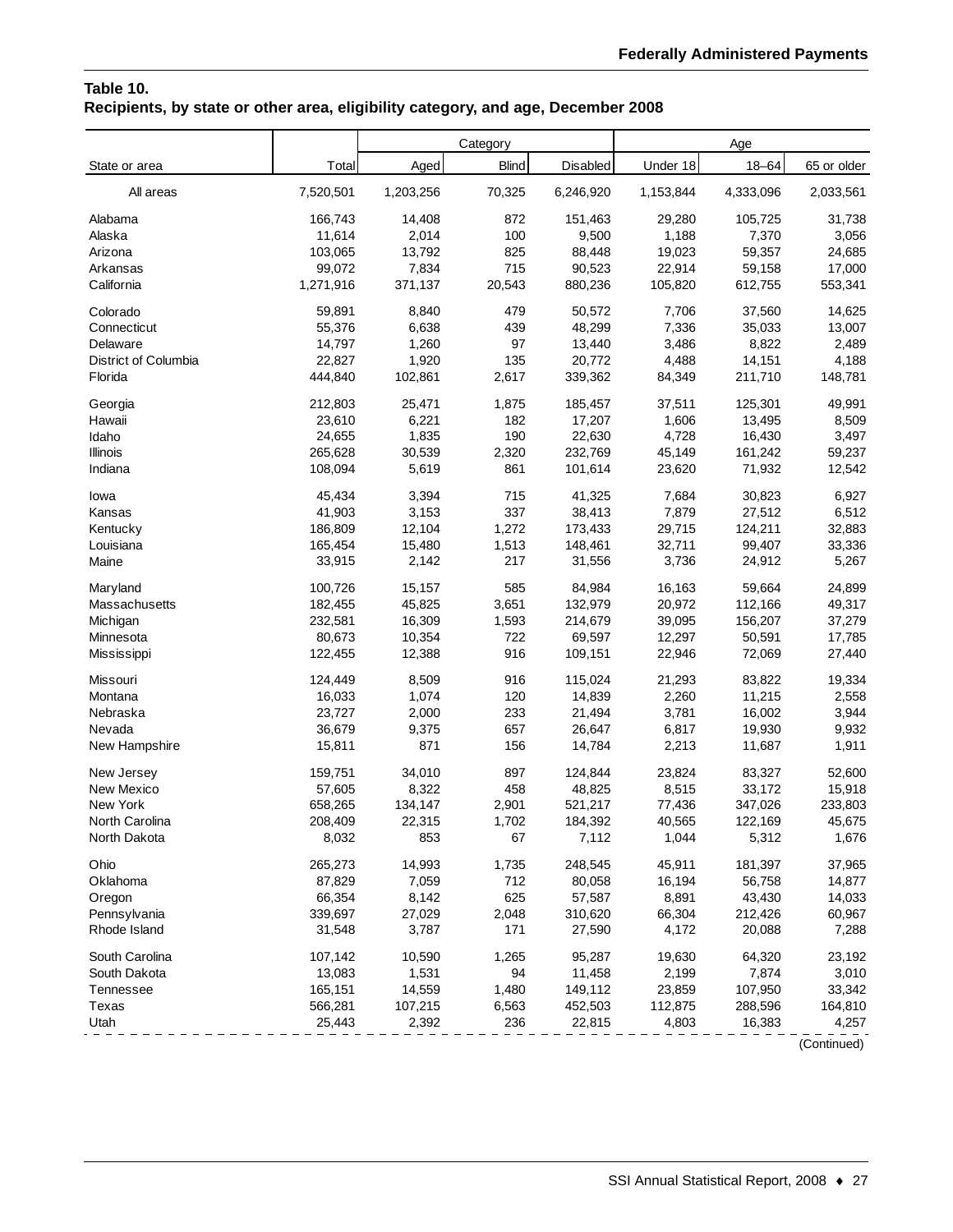## **Table 10.**

#### **Recipients, by state or other area, eligibility category, and age, December 2008—***Continued*

|                          |         | Category |              |                 | Age      |           |             |
|--------------------------|---------|----------|--------------|-----------------|----------|-----------|-------------|
| State or area            | Total   | Aged     | <b>Blind</b> | <b>Disabled</b> | Under 18 | $18 - 64$ | 65 or older |
| Vermont                  | 14,353  | 1.045    | 76           | 13,232          | 1.783    | 10.102    | 2,468       |
| Virginia                 | 141,822 | 19,628   | 1.140        | 121,054         | 23,222   | 84.215    | 34,385      |
| Washington               | 124.974 | 15,411   | 872          | 108,691         | 16,063   | 80,232    | 28,679      |
| West Virginia            | 79,688  | 3,566    | 535          | 75,587          | 9,233    | 58,631    | 11,824      |
| Wisconsin                | 99,014  | 7,643    | 848          | 90,523          | 18,475   | 64.754    | 15,785      |
| Wyoming                  | 5,903   | 369      | 37           | 5,497           | 810      | 4,261     | 832         |
| Outlying area            |         |          |              |                 |          |           |             |
| Northern Mariana Islands | 849     | 126      | 10           | 713             | 270      | 414       | 165         |

SOURCE: Social Security Administration, Supplemental Security Record (Characteristic Extract Record format), 100 percent data.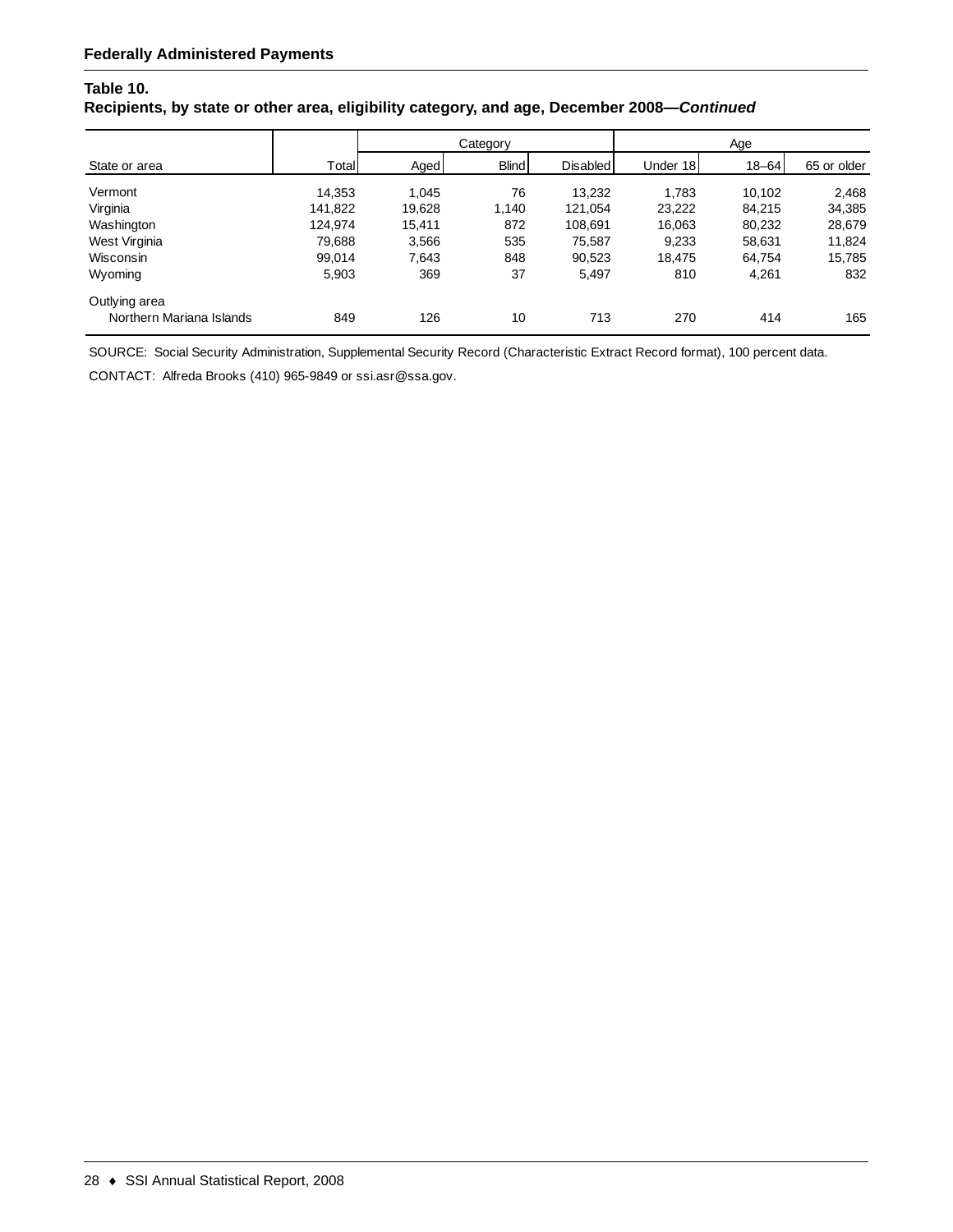## **Table 11. Average monthly payment, by state or other area, eligibility category, and age, December 2008 (in dollars)**

|                      |        |        | Category     |          |          | Age       |             |
|----------------------|--------|--------|--------------|----------|----------|-----------|-------------|
| State or area        | Total  | Aged   | <b>Blind</b> | Disabled | Under 18 | $18 - 64$ | 65 or older |
| All areas            | 477.79 | 393.46 | 507.66       | 493.70   | 561.25   | 493.95    | 396.02      |
| Alabama              | 429.56 | 201.15 | 405.33       | 451.39   | 554.62   | 449.23    | 248.15      |
| Alaska               | 435.18 | 301.18 | 426.19       | 463.76   | 503.52   | 470.37    | 324.81      |
| Arizona              | 457.63 | 332.83 | 443.94       | 477.22   | 550.76   | 474.47    | 345.31      |
| Arkansas             | 426.78 | 183.55 | 396.20       | 448.09   | 555.28   | 435.64    | 222.61      |
| California           | 597.16 | 533.12 | 659.25       | 622.68   | 666.03   | 633.46    | 543.81      |
| Colorado             | 433.23 | 346.59 | 441.29       | 448.33   | 520.05   | 451.74    | 340.15      |
| Connecticut          | 453.79 | 364.51 | 454.24       | 466.06   | 545.63   | 467.51    | 365.25      |
| Delaware             | 449.83 | 298.67 | 440.25       | 464.06   | 530.64   | 456.84    | 311.48      |
| District of Columbia | 492.92 | 311.01 | 451.12       | 509.93   | 557.07   | 515.61    | 346.86      |
| Florida              | 443.85 | 361.66 | 429.26       | 468.90   | 543.73   | 460.42    | 363.54      |
| Georgia              | 429.02 | 253.24 | 433.63       | 453.10   | 545.19   | 455.89    | 274.27      |
| Hawaii               | 493.51 | 406.13 | 505.87       | 525.05   | 531.48   | 532.48    | 424.85      |
| Idaho                | 436.99 | 246.52 | 436.41       | 452.53   | 533.21   | 444.43    | 272.56      |
| Illinois             | 475.18 | 378.39 | 466.62       | 487.97   | 559.06   | 486.24    | 381.25      |
| Indiana              | 452.92 | 264.14 | 418.28       | 463.65   | 549.29   | 450.56    | 284.71      |
| lowa                 | 424.21 | 245.79 | 412.73       | 439.10   | 525.71   | 433.98    | 268.92      |
| Kansas               | 436.37 | 284.21 | 438.18       | 448.90   | 532.85   | 441.71    | 297.72      |
| Kentucky             | 446.04 | 214.49 | 433.12       | 462.23   | 561.32   | 465.27    | 269.03      |
| Louisiana            | 444.87 | 222.85 | 418.28       | 468.26   | 561.76   | 466.56    | 264.96      |
| Maine                | 418.31 | 205.27 | 432.50       | 432.64   | 530.81   | 438.41    | 243.74      |
| Maryland             | 463.05 | 363.76 | 434.88       | 480.97   | 534.36   | 485.18    | 363.78      |
| Massachusetts        | 489.56 | 424.32 | 523.71       | 511.19   | 586.66   | 501.24    | 421.71      |
| Michigan             | 475.19 | 339.83 | 457.29       | 485.60   | 564.60   | 482.99    | 348.81      |
| Minnesota            | 456.78 | 381.69 | 462.49       | 467.93   | 537.04   | 460.67    | 390.38      |
| Mississippi          | 423.79 | 190.64 | 391.93       | 450.49   | 556.22   | 450.05    | 243.76      |
| Missouri             | 437.73 | 259.99 | 424.08       | 451.00   | 553.46   | 444.85    | 279.46      |
| Montana              | 427.18 | 220.04 | 436.97       | 442.23   | 543.41   | 443.35    | 254.75      |
| Nebraska             | 418.68 | 257.55 | 449.80       | 433.32   | 527.55   | 427.77    | 277.22      |
| Nevada               | 449.98 | 356.81 | 502.79       | 481.46   | 535.80   | 467.86    | 354.68      |
| New Hampshire        | 429.66 | 294.17 | 432.20       | 437.63   | 509.81   | 437.18    | 290.47      |
| New Jersey           | 461.47 | 395.78 | 431.41       | 479.51   | 547.75   | 478.25    | 395.64      |
| New Mexico           | 431.81 | 275.49 | 437.98       | 458.43   | 555.02   | 462.67    | 302.04      |
| New York             | 507.15 | 414.70 | 483.78       | 531.03   | 577.01   | 538.35    | 437.63      |
| North Carolina       | 417.16 | 219.21 | 410.27       | 441.20   | 536.26   | 436.89    | 258.31      |
| North Dakota         | 388.48 | 242.47 | 377.60       | 406.08   | 495.25   | 407.90    | 261.20      |
| Ohio                 | 468.95 | 312.59 | 429.99       | 478.69   | 560.53   | 475.56    | 326.92      |
| Oklahoma             | 440.00 | 238.43 | 428.67       | 457.87   | 545.89   | 455.83    | 264.24      |
| Oregon               | 448.80 | 333.65 | 455.71       | 465.04   | 541.42   | 465.47    | 338.75      |
| Pennsylvania         | 477.64 | 321.60 | 440.65       | 491.41   | 549.18   | 490.85    | 353.71      |
| Rhode Island         | 480.34 | 348.55 | 433.44       | 498.67   | 605.60   | 494.60    | 368.87      |
| South Carolina       | 421.79 | 217.13 | 412.67       | 444.72   | 538.75   | 444.51    | 260.17      |
| South Dakota         | 404.63 | 235.56 | 444.88       | 426.71   | 512.06   | 425.83    | 270.16      |
| Tennessee            | 429.99 | 216.97 | 448.78       | 450.63   | 547.47   | 455.43    | 263.63      |
| Texas                | 420.75 | 281.58 | 439.36       | 453.49   | 543.33   | 447.66    | 289.68      |
| Utah                 | 438.39 | 363.71 | 428.74       | 446.37   | 493.57   | 443.64    | 356.50      |

(Continued)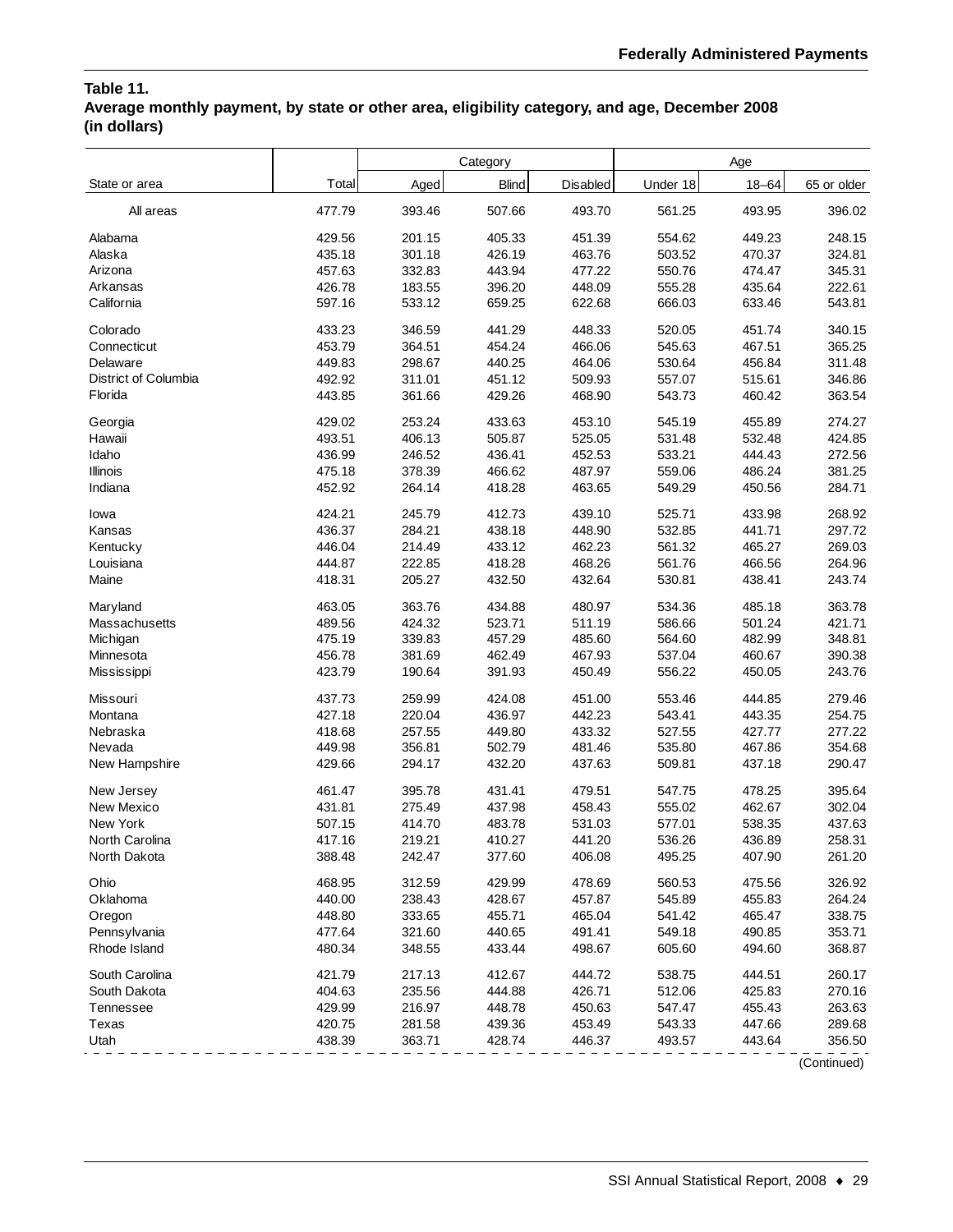### **Table 11.**

### **Average monthly payment, by state or other area, eligibility category, and age, December 2008 (in dollars)—***Continued*

|                          |        | Category |              |                 | Age      |           |             |
|--------------------------|--------|----------|--------------|-----------------|----------|-----------|-------------|
| State or area            | Total  | Aged     | <b>Blind</b> | <b>Disabled</b> | Under 18 | $18 - 64$ | 65 or older |
| Vermont                  | 437.84 | 231.26   | 463.61       | 454.09          | 582.43   | 453.68    | 269.43      |
| Virginia                 | 431.44 | 318.58   | 427.58       | 449.77          | 530.49   | 449.47    | 320.34      |
| Washington               | 474.63 | 413.46   | 460.12       | 483.43          | 544.00   | 483.60    | 410.87      |
| West Virginia            | 453.22 | 206.88   | 438.77       | 464.95          | 550.43   | 472.86    | 280.31      |
| Wisconsin                | 445.19 | 278.27   | 440.49       | 459.39          | 546.78   | 450.26    | 305.64      |
| Wyoming                  | 417.42 | 206.80   | 394.94       | 431.80          | 519.51   | 433.19    | 237.30      |
| Outlying area            |        |          |              |                 |          |           |             |
| Northern Mariana Islands | 525.70 | 352.35   | 481.30       | 556.36          | 608.45   | 529.47    | 378.72      |

SOURCE: Social Security Administration, Supplemental Security Record (Characteristic Extract Record format), 100 percent data.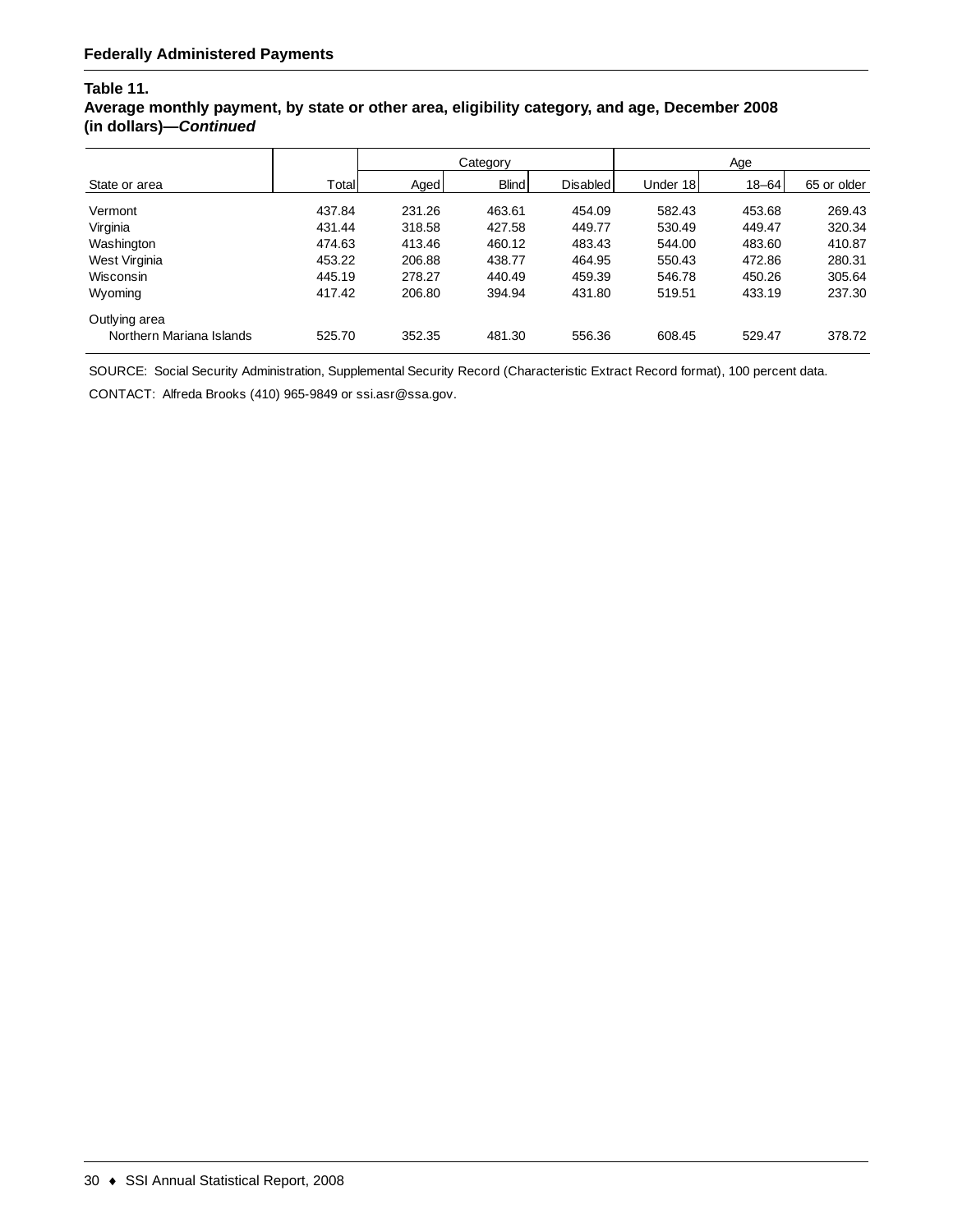#### **Table 12. Recipients and their average income, by type of income and marital status, December 2008**

|                                                 |                             |                                | Eligible individual |                                |                 |                                | Eligible individual with eligible spouse |                                |                | Eligible individual with ineligible spouse |                |                                |
|-------------------------------------------------|-----------------------------|--------------------------------|---------------------|--------------------------------|-----------------|--------------------------------|------------------------------------------|--------------------------------|----------------|--------------------------------------------|----------------|--------------------------------|
|                                                 | All recipients <sup>a</sup> |                                | with no spouse      |                                | Individual      |                                | Spouse                                   |                                | Individual     |                                            | Spouse         |                                |
| Type of income                                  | Number                      | Average<br>income<br>(dollars) | Number              | Average<br>income<br>(dollars) | Number          | Average<br>income<br>(dollars) | Number                                   | Average<br>income<br>(dollars) | Number         | Average<br>income<br>(dollars)             | N umber        | Average<br>income<br>(dollars) |
| Total <sup>b</sup>                              | 7,520,501                   |                                | 0.6646211           | $\sim$                         | 281,935         | $\cdots$                       | 281,935                                  | $\cdots$                       | 310,420        | .                                          | 310,420        | $\cdots$                       |
| No other income                                 | 4,197,968                   |                                | 3,724,745           | $\cdots$                       | 142, 195        | $\cdots$                       | 148,213                                  | $\cdots$                       | 182,815        |                                            | 140,208        | $\cdots$                       |
| With income<br>Earned income                    | 3,322,533                   |                                | 459 2,921,466       | 461                            | 139,740         | 457                            | 133,722                                  | 400                            | 127,605        | 481                                        | 170,212        | 947                            |
| only<br>Unearned income                         | 148,471                     | 395                            | 140,594             | 381                            | 1,680           | 722                            | 2.172                                    | 627                            | 4,025          | 645                                        | 95,944         | 1,238                          |
| only<br>Both earned and                         | 3,049,998                   |                                | 452 2,664,068       | 455                            | 136,050         | 448                            | 128,549                                  | 385                            | 121,331        | 468                                        | 65,322         | 485                            |
| uneamed income                                  | 124,064                     | 702                            | 116,804             | 690                            | 2,010           | 890                            | 3,001                                    | 869                            | 2,249          | 905                                        | 8,946          | 1,203                          |
| With eamed income <sup>b</sup>                  | 272,535                     | 331                            | 257,398             | 318                            | 3,690           | 564                            | 5,173                                    | 531                            | 6,274          | 582                                        | 104,890        | 1,211                          |
| Wages<br>Self-employment                        | 246,791                     | 342                            | 236,350             | 327                            | 2,557           | 696                            | 3,647                                    | 641                            | 4,237          | 716                                        | 81,241         | 1,343                          |
| income                                          | 26,652                      | 217                            | 21,868              | 203                            | 1,150           | 263                            | 1,551                                    | 265                            | 2,083          | 296                                        | 25,024         | 715                            |
| With unearned                                   |                             |                                |                     |                                |                 |                                |                                          |                                |                |                                            |                |                                |
| income b<br>Social Security                     | 3,174,062                   |                                | 452 2,780,872       | 455                            | 138,060         | 448                            | 131,550                                  | 385                            | 123,580        | 468                                        | 74,268         | 460                            |
| benefits<br>Veterans'                           | 2,612,560                   |                                | 499 2,274,182       | 504                            | 119,918         | 485                            | 116,343                                  | 409                            | 102,117        | 514                                        | 38,992         | 558                            |
| benefits<br>Income based                        | 52,502                      | 215                            | 45.719              | 218                            | 691             | 262                            | 550                                      | 231                            | 5,542          | 180                                        | 6,557          | 493                            |
| on need<br>Workers'                             | 25,378                      | 201                            | 23.747              | 206                            | 107             | 144                            | 413                                      | 151                            | 1.111          | 119                                        | 20,872         | 135                            |
| compensation<br>Support from                    | 4,742                       | 422                            | 3,915               | 408                            | 196             | 387                            | 218                                      | 446                            | 413            | 557                                        | 733            | 773                            |
| absent parents                                  | 150,619                     | 213                            | 150.619             | 213                            | $\cdots$        | $\cdots$                       | $\ldots$                                 | $\cdots$                       | .              | $\sim$ $\sim$ $\sim$                       | .              |                                |
| Pensions<br>Support and                         | 60,054                      | 170                            | 46,711              | 177                            | 6,475           | 149                            | 4.803                                    | 131                            | 2,065          | 181                                        | 2,394          | 299                            |
| maintenance                                     | 330,786                     | 154                            | 279,632             | 159                            | 17,487          | 118                            | 15,986                                   | 119                            | 17,681         | 142                                        | 839            | 143                            |
| Asset income <sup>c</sup><br>Other <sup>d</sup> | 162,466<br>82,005           | 6<br>210                       | 138,812<br>75,193   | 6<br>208                       | 11,050<br>1,815 | 5<br>166                       | 7,576<br>1,737                           | 5<br>181                       | 5,028<br>3,260 | 16<br>290                                  | 3,116<br>8,219 | 36<br>592                      |

SOUR CE: Social Security Administration, Supplemental Security Record (Characteristic Extract Record format), 100 percent data.

NOTE: . . . = not applicable.

a. Does not include ineligible spouses.

b. The sum of the entries may be greater than the total because some recipients may receive more than one type of earned or unearned income or both earned and unearned income.

- c. Includes income received as rent, interest, dividends, and royalties.
- d. Does not include income deemed from a spouse or parent.

CONTACT: Clark Pickett (410) 965-9016 or ssi.asr@ssa.gov.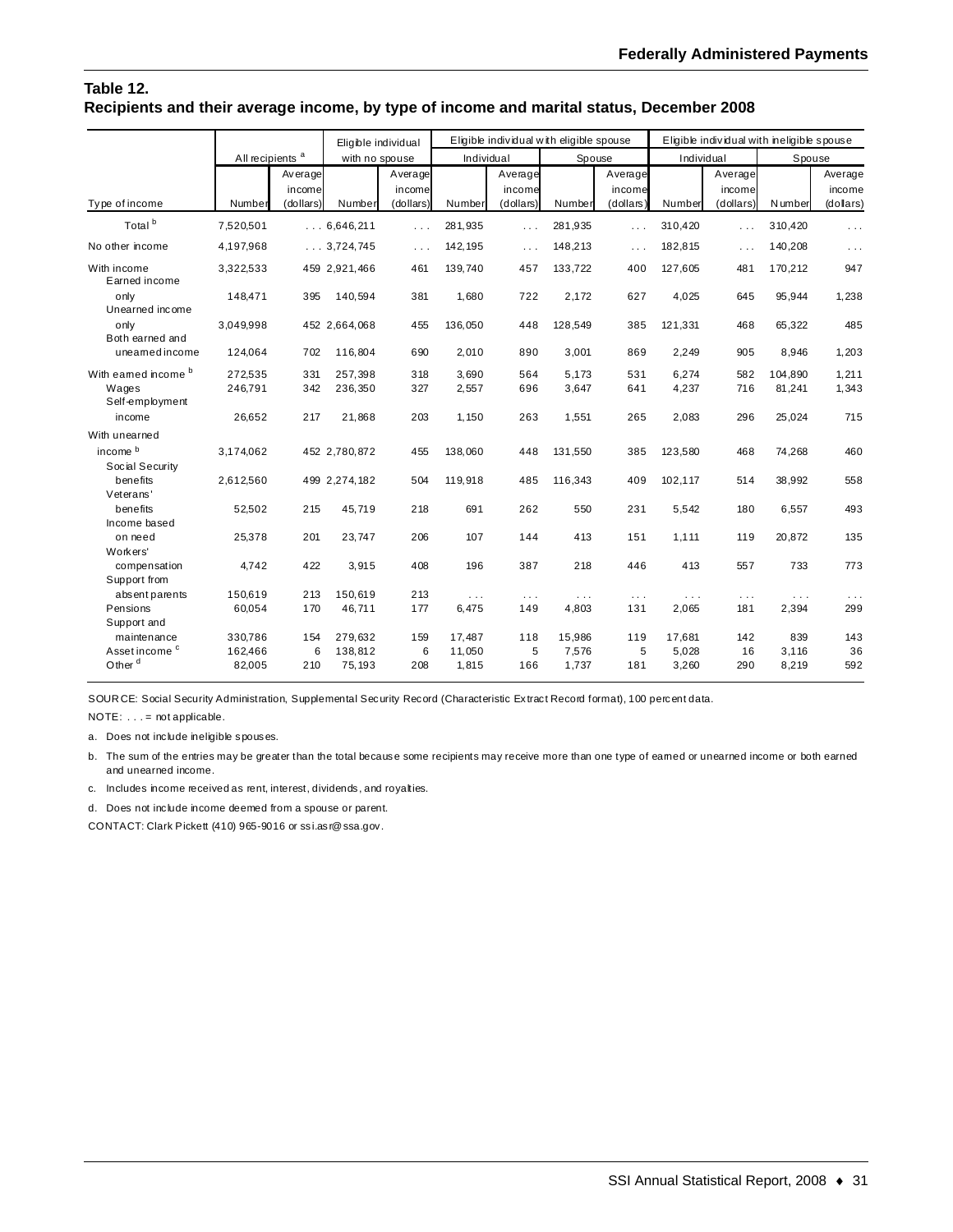## **Table 13.**

# **Recipients as a percentage of resident population, by state, December 2008**

|                      |                                  | Recipients    |                                      |
|----------------------|----------------------------------|---------------|--------------------------------------|
| State                | Resident population <sup>a</sup> | Number        | Percentage of<br>resident population |
| <b>United States</b> | 304,059,724                      | $b$ 7,520,501 | 2.5                                  |
| Alabama              | 4,661,900                        | 166,743       | 3.6                                  |
| Alaska               | 686,293                          | 11,614        | 1.7                                  |
| Arizona              | 6,500,180                        | 103,065       | 1.6                                  |
| Arkansas             | 2,855,390                        | 99,072        | 3.5                                  |
| California           | 36,756,666                       | 1,271,916     | 3.5                                  |
| Colorado             | 4,939,456                        | 59,891        | 1.2                                  |
| Connecticut          | 3,501,252                        | 55,376        | 1.6                                  |
| Delaware             | 873,092                          | 14,797        | 1.7                                  |
| District of Columbia | 591,833                          | 22,827        | 3.9                                  |
| Florida              | 18,328,340                       | 444,840       | 2.4                                  |
| Georgia              | 9,685,744                        | 212,803       | 2.2                                  |
| Hawaii               | 1,288,198                        | 23,610        | 1.8                                  |
| Idaho                | 1,523,816                        | 24,655        | 1.6                                  |
| Illinois             | 12,901,563                       | 265,628       | 2.1                                  |
| Indiana              | 6,376,792                        | 108,094       | 1.7                                  |
| lowa                 | 3,002,555                        | 45,434        | 1.5                                  |
| Kansas               | 2,802,134                        | 41,903        | 1.5                                  |
| Kentucky             | 4,269,245                        | 186,809       | 4.4                                  |
| Louisiana            | 4,410,796                        | 165,454       | 3.8                                  |
| Maine                | 1,316,456                        | 33,915        | 2.6                                  |
| Maryland             | 5,633,597                        | 100,726       | 1.8                                  |
| Massachusetts        | 6,497,967                        | 182,455       | 2.8                                  |
| Michigan             | 10,003,422                       | 232,581       | 2.3                                  |
| Minnesota            | 5,220,393                        | 80,673        | 1.5                                  |
| Mississippi          | 2,938,618                        | 122,455       | 4.2                                  |
| Missouri             | 5,911,605                        | 124,449       | 2.1                                  |
| Montana              | 967,440                          | 16,033        | 1.7                                  |
| Nebraska             | 1,783,432                        | 23,727        | 1.3                                  |
| Nevada               | 2,600,167                        | 36,679        | 1.4                                  |
| New Hampshire        | 1,315,809                        | 15,811        | 1.2                                  |
| New Jersey           | 8,682,661                        | 159,751       | 1.8                                  |
| New Mexico           | 1,984,356                        | 57,605        | 2.9                                  |
| New York             | 19,490,297                       | 658,265       | 3.4                                  |
| North Carolina       | 9,222,414                        | 208,409       | 2.3                                  |
| North Dakota         | 641,481                          | 8,032         | 1.3                                  |
| Ohio                 | 11,485,910                       | 265,273       | 2.3                                  |
| Oklahoma             | 3,642,361                        | 87,829        | 2.4                                  |
| Oregon               | 3,790,060                        | 66,354        | 1.8                                  |
| Pennsylvania         | 12,448,279                       | 339,697       | 2.7                                  |
| Rhode Island         | 1,050,788                        | 31,548        | 3.0                                  |
| South Carolina       | 4,479,800                        | 107,142       | 2.4                                  |
| South Dakota         | 804,194                          | 13,083        | 1.6                                  |
| Tennessee            | 6,214,888                        | 165,151       | 2.7                                  |
| Texas                | 24,326,974                       | 566,281       | 2.3                                  |
| Utah                 | 2,736,424                        | 25,443        | 0.9                                  |

(Continued)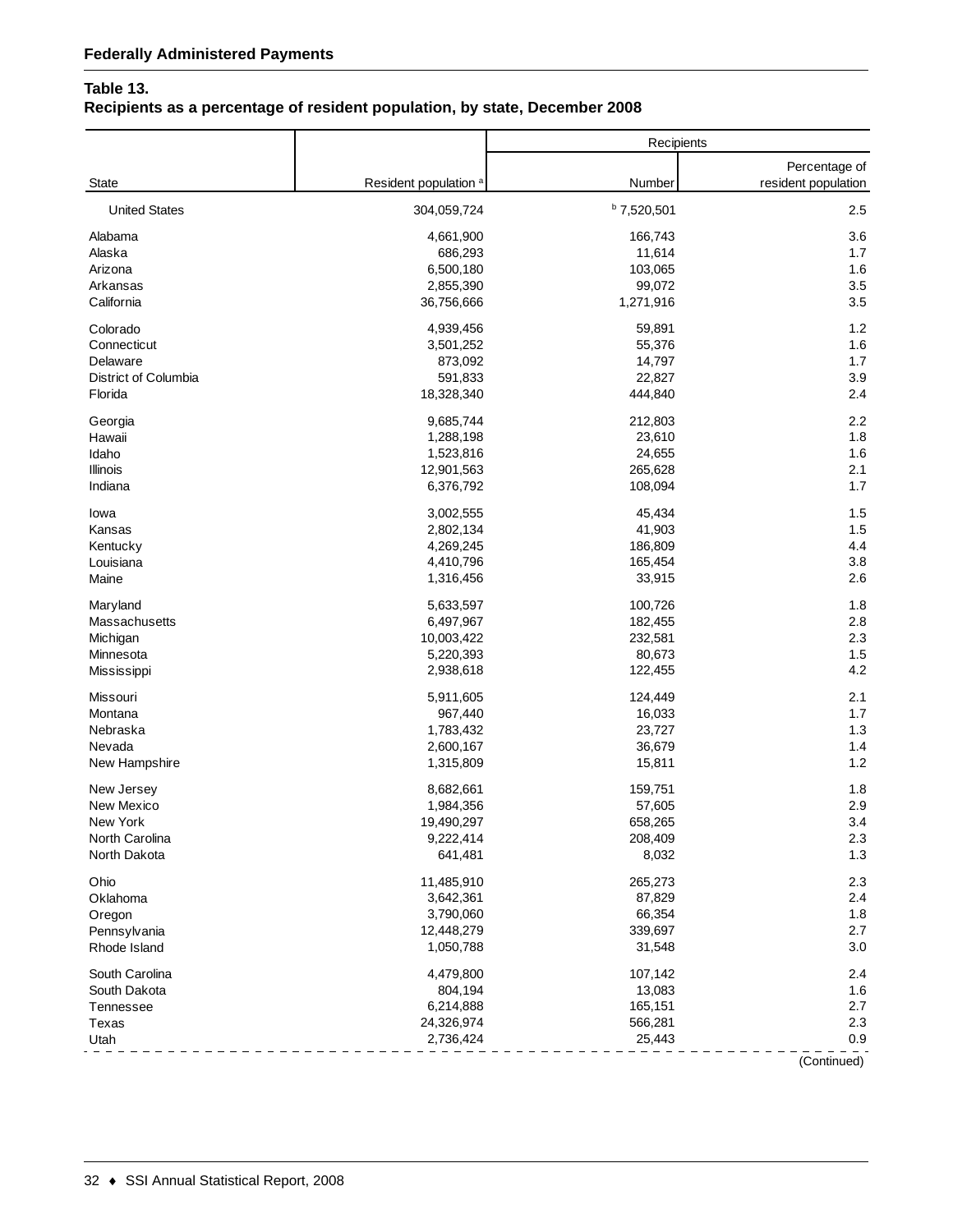#### **Table 13. Recipients as a percentage of resident population, by state, December 2008—***Continued*

|               |                                  | Recipients |                                      |  |
|---------------|----------------------------------|------------|--------------------------------------|--|
| State         | Resident population <sup>a</sup> | Number     | Percentage of<br>resident population |  |
| Vermont       | 621,270                          | 14,353     | 2.3                                  |  |
| Virginia      | 7,769,089                        | 141,822    | 1.8                                  |  |
| Washington    | 6,549,224                        | 124,974    | 1.9                                  |  |
| West Virginia | 1,814,468                        | 79,688     | 4.4                                  |  |
| Wisconsin     | 5,627,967                        | 99,014     | 1.8                                  |  |
| Wyoming       | 532,668                          | 5,903      | 1.1                                  |  |

SOURCES: Census Bureau; and Social Security Administration, Supplemental Security Record (Characteristic Extract Record format), 100 percent data.

a. Population estimates for the United States as of July 1, 2008, as reported by the Census Bureau.

b. Excludes recipients in the Northern Mariana Islands.

CONTACT: Art Kahn (410) 965-0186 or ssi.asr@ssa.gov.